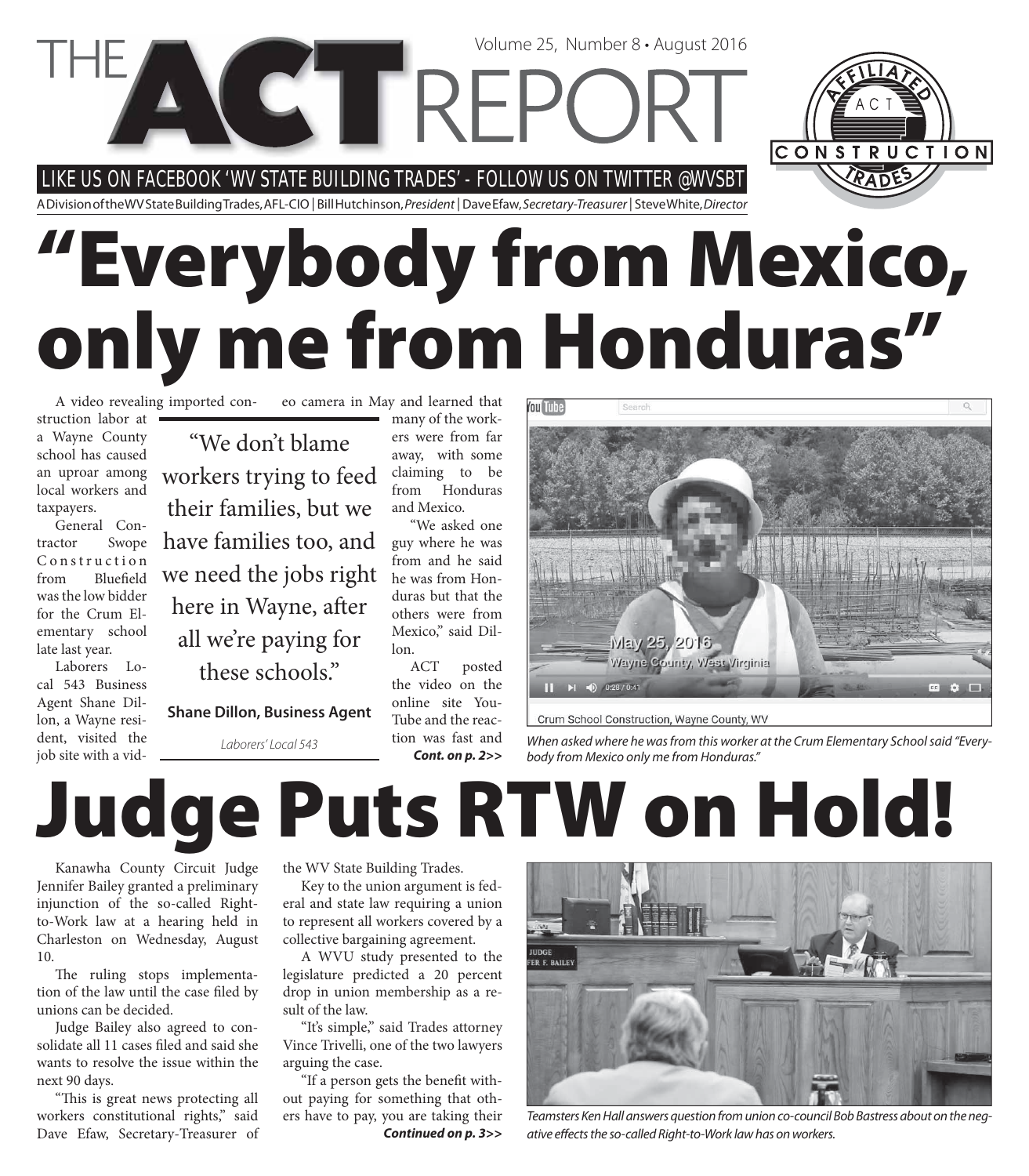### **Candidate Swope and Swope Construction**

In a recent online interview about imported workers at the Crum School in Wayne County State Senate candidate Chandler Swope claimed he had little to do with the company that bears his name Swope Construction.

As Derrick Evans, a local teacher, asked Swope about the imported workers building the Crum School Swope is heard stating "I don't run that company anymore" and "I have not had anything to do with day to day operations for the last four years."

While it may be true Swope does not direct daily operations he implies he has little to do with the company.

However ACT has uncovered numerous documents showing a strong continued relationship between Swope and Swope Construction.

Perhaps the most telling is a filing at the West Virginia Ethics Commission by candidate Swope himself.

All candidates for public office must file a financial disclosure statement.

Candidate Swope filed his Financial Disclosure Statement on January 25, 2016.

The form asks a candidate to "List all names under which you and/or your spouse conduct or do business." The response includes Swope Construction Company.

When asked "List the name and address of each business in which, during the past calendar year, you or your spouse held an interest with a fair market value of \$10,000 or more." Candidate Swope listed Swope Construction.

When asked "List the names of all persons residing or transacting business in the state who you owe more than \$5,000 (in the aggregate) on the date of this Statement." Swope Construction is listed.

Chandler Swope lists William Chandler Swope as his legal name on the Candidate's Certificate of Announcement for 2016 Partisan Elections form.

The 2017 Corporation Annual

#### Report filed on May 18, 2016 lists William Chandler Swope as the Treasurer for Swope Construction.

The Treasurer for the Swope for Senate Committee is Ron Mallory who is the President of Swope Construction Co.

"We understand Mr. Swope may not be punching the clock every day for Swope Construction but he appears to have a strong financial interest," said Steve White, ACT Director. ■



Shane Dillon talks to a group of concerned citizens in late July at the old Crum School in Wayne County next to the new project using imported workers.

### *Mexico, Honduras*

### *Continued from Page 1*

furious.

"Hundreds of thousands of people have seen the video, I am amazed at the numbers," said Dillon.

According to Dillon the Business Manager of Plumbers & Pipefitters Local 152 Morgantown Bryan Raber had his son Bryson re-post the video and got more than 200,000 views.

Dillon points out he is mad at Swope Construction for importing the workers.

"We don't blame workers trying to feed their families, but we have families too, and we need the jobs right here in Wayne, after all we're paying for these schools."

Chandler Swope, Treasurer for Swope Construction, is also a candidate for the State Senate.

In an online interview Swope appeared to distance himself from the company that bears his own name.

He also implied the workers were employed by a subcontractor.

However on the mandatory sub-

contractor list filed by Swope they listed themselves for the concrete slab on grade work.

"Swope Construction filed as part of their bid a document spelling out who the subcontractors on that job would be," said Dillon. "They said they would use their own workers for the concrete slab not a sub."

According to the bid form Swope Construction "…agree[s] that if nonapproved subcontractors or suppliers are used my company shall be placed on probation…"

During the interview Swope agreed to meet with concerned citizens at the Crum School site in late July to discuss the problem. He failed to show up.

Wayne voters had passed a school bond in 2014 to fund a number of much needed school projects.

The State School Building Authority also helped fund the projects.

Other projects built by the bond have all used local workers.



For More Information Call 304.541.9766 or Email emolz@wvdsl.net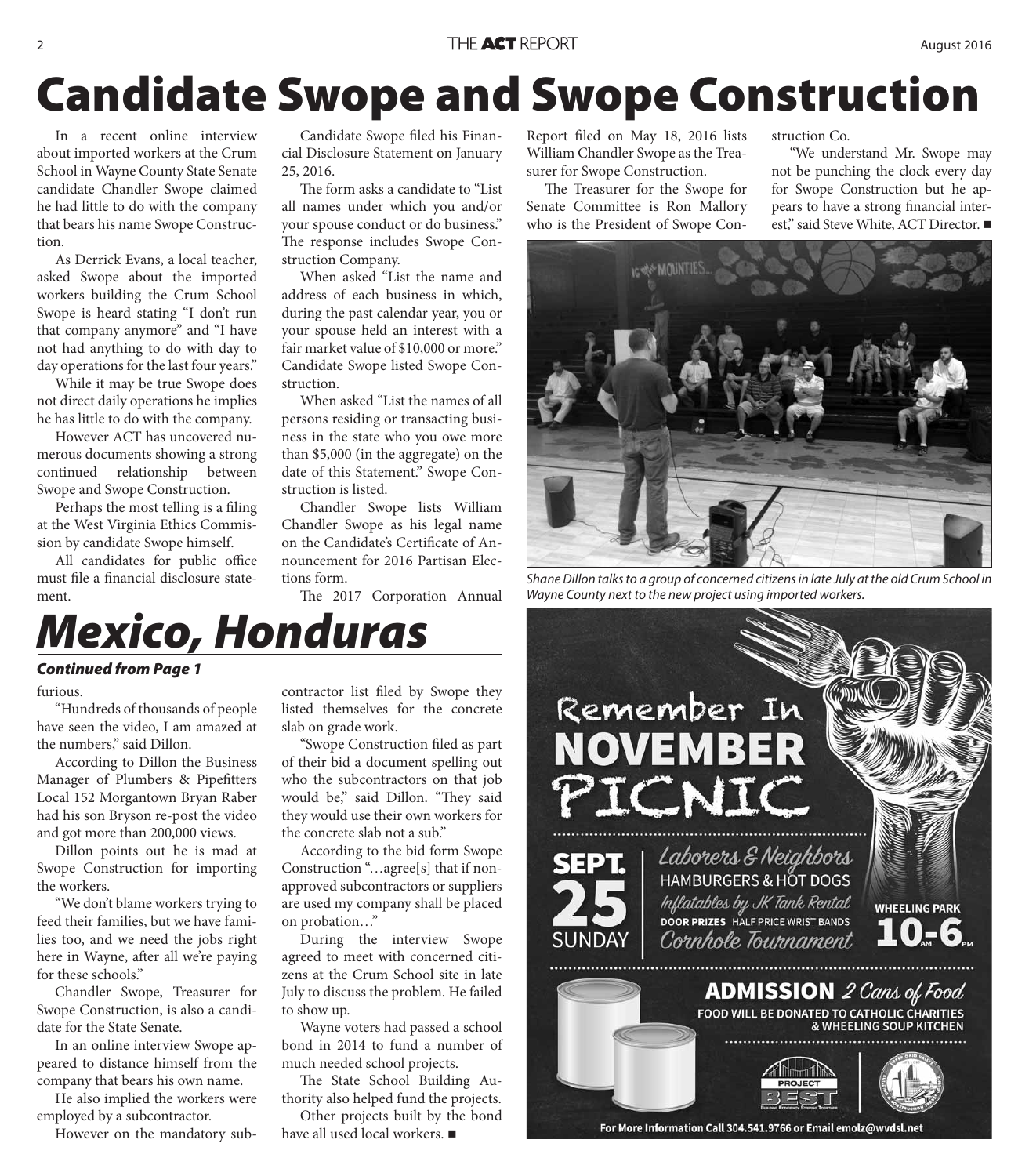### **UA Local 486 Accepting Applications for WV Apprenticeship**

#### UA Local 486 Plumbers & Steamfitters Joint Apprenticeship Training Committee will be accepting applications for their Martinsburg, WV apprenticeship. Applications will be accepted through August 31, 2016.

The program teaches pipefitting, plumbing, welding, and HVACR skills. Starting pay is \$15.21 plus benefits.

Applications can be submitted at Borlie Mechanical, 5521 Tabler Station Road, Inwood, WV 25428 (see Robert Parker), Monday through Friday from 7:00 AM to 4:00 PM. There is a \$75.00 non-refundable processing fee, payable by money order only, due at time of application.

If you would like an application mailed or have any questions, please call 410-866-5313 and press

"0" for the operator. Their website is www.486school.org.

Applicants must have a high school diploma or equivalent, a valid driver's license, and be eligible to work in the US. Applicants must be able to obtain a Maryland Plumber and HVAC apprentice license, and WV Plumber and HVAC 'in-training" license. A drivers license or valid government issued ID is required at time of application. Applicants should live in Allegany, Washington, or Frederick Counties in MD or Berkeley, Jefferson or Morgan Counties in WV.

A math test, as well as a physical and drug screening will be required.

No applicant shall be rejected because of race, creed, color, sex or national origin.

### **Parkersburg-Marietta Building Trades**



Members of the Parkersburg-Marietta Building Trades Council met with State Senate candidates Bradley VanZile and Greg Smith during a July Council meeting. Both candidates are running for Senate seats in the Wood, Pleasants, Wirt, and Roane areas. Vanzile, a member of Plumbers and Fitters Local 565 is running for the four year term and Smith a former Blue Cross Insurance executive is running for the two year term. Both are strong supporters of restoring the prevailing wage law.

### **WV Laborers Offer Apprenticeship Opportunities**

The West Virginia Construction Craft Laborers' Joint Apprenticeship and Training Committee is accepting applications year round.

Those interested can apply at any WorkForce WV Employment Services Office.

Applicants must be at least 18 years old; have a high school diploma, GED or pass a test administered by WorkForce (if you are to test check times with WorkForce); have a valid driver's license; and be physically able to perform the work of the trade.

A substance abuse test will be required at some point in the process.

Documents such as a copy of a birth certificate, a valid driver's license, transcripts of grades and proof of a high school degree or GED will be requested at a later date.

The apprenticeship program consists of a combination of on-the-job training and hands-on classroom training.

The WV Laborers' Training Center in Mineral Wells provides 408 hours of classroom and hands-on training free of charge including

### *RTW on Hold*

### *Continued from Page 1*

money in violation of the West Virginia Constitution."

Lawyers for Attorney General Patrick Morrisey argued against the injunction claiming state and federal law does not compel unions to represent all workers.

That claim was sharply challenged by the only witness at the hearing, International Brotherhood of Teamsters General Secretary-Treasurer and Local 175 President Ken Hall.

Hall explained that so-called Right-to-Work laws lead to lower wages and benefits for all workers and increase costs union members must pay for union related services.

meals and lodging.

Apprentices will also learn on the job in their home areas while earning a paycheck, for a total of 4000 hours, approximately two years.

Upon completion of the program apprentices will have earned Journeyman status and receive a certifi cate from the U.S. Department of Labor.

The areas of training provide a wide variety of skills to ensure highly productive workers will have successful careers.

Topics include pipelaying, mason tending, instrument reading, environmental remediation and much more.

The recruitment, selection, employment and training of apprentices shall be without discrimination because of race, color, religion, national origin or sex.

For more information visit their web site www.wvccl.org or to receive a free brochure send a self-addressed stamped envelope to: West Virginia Laborers' Training Center, P.O. Box 6, Mineral Wells, WV 26150.  $\blacksquare$ 

The injunction means the law will not take effect until the case is heard and a ruling is made.

An injunction is only granted when a party demonstrates they will be harmed, and that their case has merit and a likelihood of success. However it does not guarantee a win.

During the proceedings lawyers for the Attorney Generals Office said they planned to appeal the injunction at the WV Supreme Court.

The law was passed in February during the regular legislative session. Although Governor Tomblin vetoed it, the Republican led legislature overrode his veto.